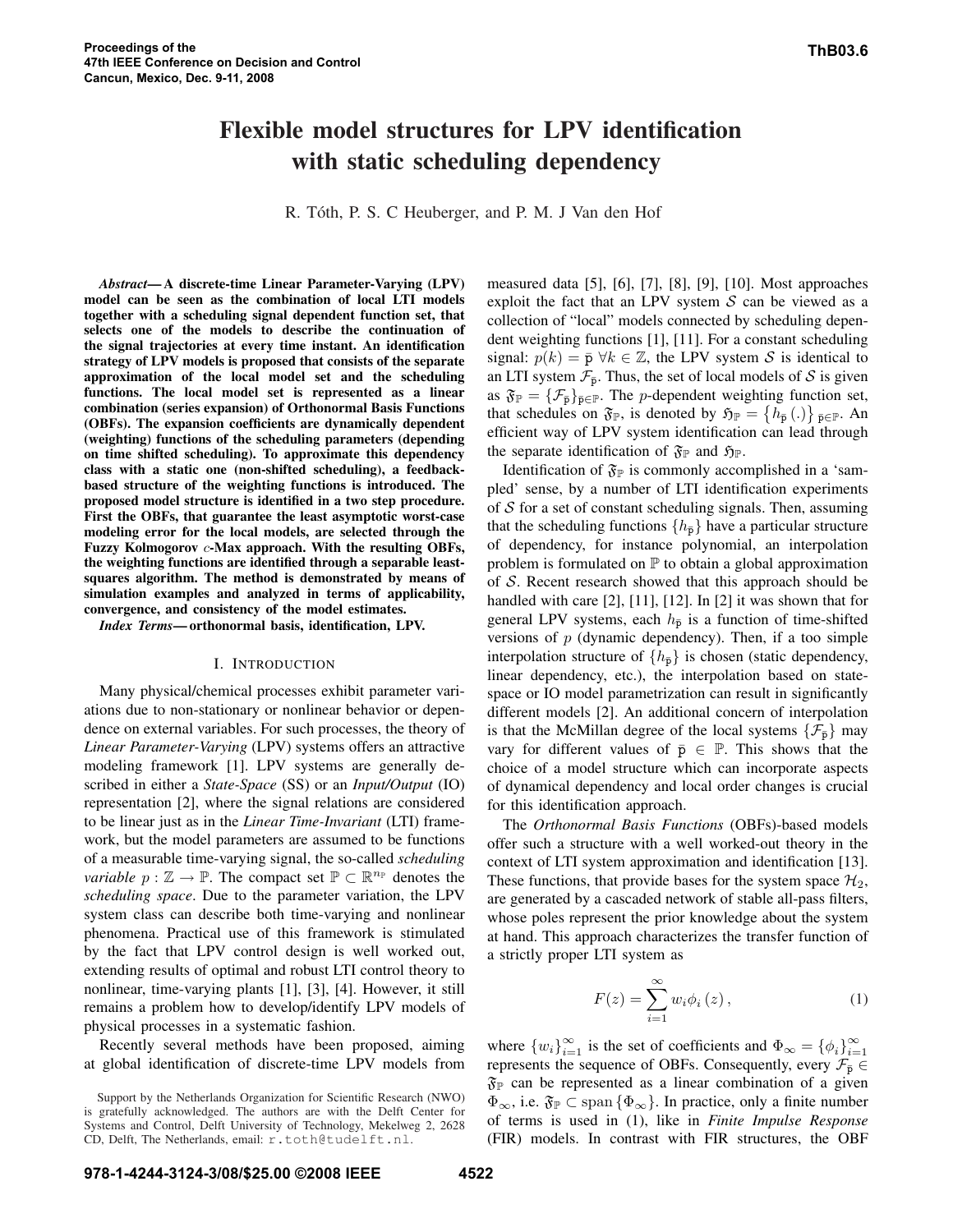parametrization can achieve almost zero modeling error with a relatively small number of parameters, due to the infinite impulse response characteristics of the basis [13]. In this way, it is generally possible to find a finite  $\Phi_n \subset \Phi_{\infty}$ , with a relatively low number of functions  $n \in \mathbb{N}$ , such that the representation error for all  $\mathcal{F}_{\bar{p}}$  is negligible. If a data record is used where  $p$  is a varying signal, then by assuming any linearly parameterized functional dependence, like polynomial, of the scheduling function on the timeshifted versions of  $p$ , an interpolation can be formulated with dynamical p-dependency. In this way, global identification of general LPV systems becomes available. Furthermore, local order changes do not affect this parametrization [11], [14].

Two problems remain to be solved with the proposed LPV identification approach. The first is to choose an OBF set  $\Phi_n$ , "sufficiently rich" to describe  $\mathfrak{F}_P$ . In [15] a Fuzzy-Kolmogorov c-Max (FKcM) approach was proposed to solve this selection problem through the fusion of Kolmogorov  $n$ width theory for OBFs  $[16]$  and Fuzzy c-Means clustering [17] of sample poles of  $\mathfrak{F}_P$ . This approach guarantees in an asymptotic<sup>1</sup> sense the least worst-case local modeling error for  $\mathfrak{F}_P$  with the resulting OBFs [15], [14].

The second problem is that – in order to enable representation of the general LPV class – the weighting functions need rational dynamic dependence on the scheduling parameters (for a detailed discussion see [12]). The identification of such functions is a difficult problem, as in practical situations the required order of time shifts is unknown. This results in an extra freedom of the model structure. In [11] the OBFs model structure with static dependency was considered. This structure can represent LPV-SS systems where only the  $\{B, D\}$ or the  $\{C, D\}$  matrices of an SS realization  $\{A, B, C, D\}$ depend on  $p$  in a static way, as well as LPV-IO systems where the autoregressive part has a particular dependency structure. In this paper, we aim at the approximation of dynamic dependencies, using a feedback-based structure of weighting functions with static dependency. It is shown that this weighting structure can approximate a wide class of dynamical weighting functions, enabling better approximation of most LPV systems, while retaining the merits of static dependency.

The paper is organized as follows: Section II describes an OBFs based model structure and its properties for LPV system approximation; in Section III feedback based weighting functions are introduced for the approximation of dynamic dependencies while in Section IV identification of the proposed model structure is described; in Section V applicability of the approach is shown through an example; and in Section VI, the main results of the paper are discussed.

#### II. LPV OBF MODEL STRUCTURES

As stated, OBFs based identification has attractive properties in the LTI case. To use them in the identification of general LPV systems, we introduce a model structure, that



Fig. 1. IO signal flow graph of the W-LPV OBF model described by (4), with  $W = [w_{01} \dots w_{n_e, n_b}].$ 

consists of an OBF filter bank, connected to a weighting function set with dynamic dependence on  $p$ . For reasons of clarity we describe the model structure for the SISO case. See Figure 1 for a schematic overview. In this figure the symbol  $\diamond$  is used to describe the evaluation of the function W along  $p$  in a dynamic sense, as explained in more detail later in this section. The structure has some resemblance with *nonlinear* Wiener models<sup>2</sup>, important model classes for chemical, biological, and sensor/actuator systems [18]. A fundamental difference with the classical Wiener models is the dynamic nature of the output weighting (see [11]). In the sequel the introduced structure is called a *Wiener LPV OBF model* (W-LPV OBF) and its signal relations are analyzed and the LPV system representation capabilities are investigated. Let  $\mathcal{H}_{2−}(\mathbb{E})$  denote the *Hardy space* of strictly proper functions, analytic on  $E$ , the exterior of the unit disk, and squared integrable on the unit circle. In the following, we consider the *Hambo* class of OBFs in  $H_{2-}(\mathbb{E})$  defined as follows [13]. Let  $G_b$  be an inner function with McMillan degree  $n_b > 1$  and minimal balanced SS representation  $\{A_b, B_b, C_b, D_b\}$ . Denote by  $e_j$  the  $j^{th}$  standard basis vector of  $\mathbb{R}^{n_b}$ , and let

$$
\phi_j(z) = e_j^T (zI - A_b)^{-1} B_b.
$$
 (2)

Then the Hambo OBFs, defined as

$$
\Phi_{n_b}^{n_e} = \{ \phi_j(z) G_b^i \}_{j=1,\cdots,n_b}^{i=0,\cdots,n_e},\tag{3}
$$

.

with  $n_e = \infty$  constitute a basis for  $\mathcal{H}_{2-}(\mathbb{E})$ . Furthermore, let  $R$  be the field of real meromorphic<sup>3</sup> functions dependent on variables  $\{\zeta_{ij}\}_{i=-n_\zeta,\dots,n_\zeta}^{j=1,\dots,n_\mathbb{P}}$  with  $n_\mathbb{P}, n_\zeta \in \mathbb{N}$ . Associate each variable  $\zeta_{ij}$  with

$$
\zeta_{ij} = q^i p_j,
$$

where q denotes the forward time-shift operator and  $p_j$  is the  $j^{th}$  element of p with  $\mathbb{P} \subseteq \mathbb{R}^{n_{\mathbb{P}}}.$ 

Introduce the operator  $\diamond$ , such that for a given function  $w \in \mathcal{R}$  with variables  $\{\zeta_{ij}\}_{i=-n_{\zeta},...,n_{\zeta}}^{j=1,...,n_{\mathbb{P}}}$  and a scheduling signal  $p : \mathbb{Z} \to \mathbb{P}$ :

$$
(w \diamond p)(k) = w\left(\{p_j(k+i)\}_{i=-n_\zeta,\ldots,n_\zeta}^{j=1,\ldots,n_\mathbb{P}}\right)
$$

In this way  $w$  can be used to represent a weighting function with dynamic dependency on  $p$ . Then, the IO form of the

<sup>&</sup>lt;sup>1</sup>In terms of  $m$ , the fuzziness parameter of the clustering algorithm. If  $m \to \infty$ , optimality is guaranteed (see [15]).

<sup>&</sup>lt;sup>2</sup>LTI models with static output nonlinearity are called Wiener models.

<sup>&</sup>lt;sup>3</sup>A real meromorphic function  $f : \mathbb{R}^n \to \mathbb{R}$  is a function that is differentiable except in a set of isolated points [19].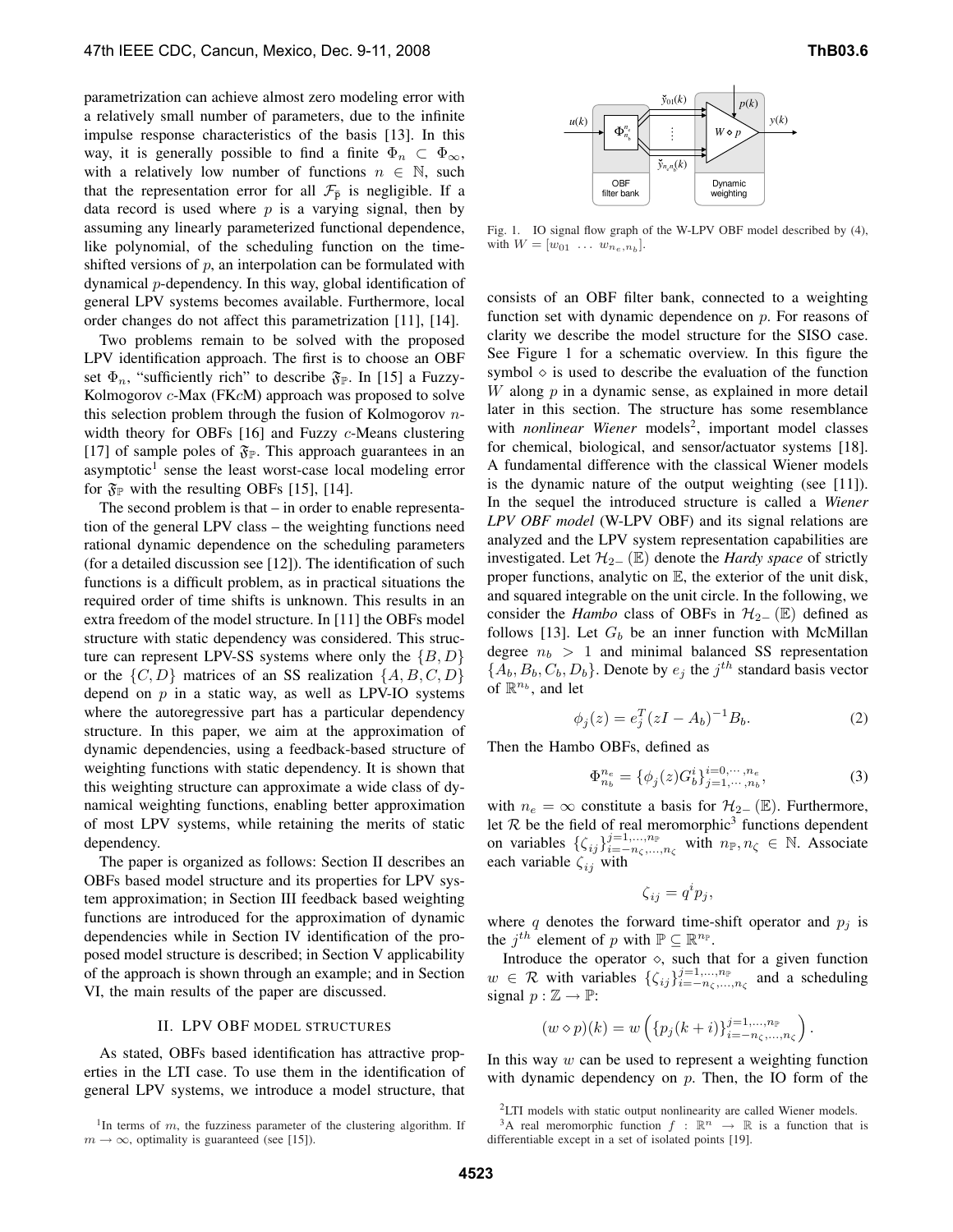W-LPV OBF model (Figure 1) of a SISO LPV system  $S$  is:

$$
y = \sum_{i=0}^{n_e} \sum_{j=1}^{n_b} (w_{ij} \diamond p) \underbrace{\phi_j(q) G_b^i(q) u}_{\check{y}_{ij}}.
$$
 (4)

If  $\mathfrak{F}_{\mathbb{P}} \subseteq \text{span} \{ \Phi_{n_b}^{n_e} \}$ , then every  $\mathcal{F}_{\bar{\mathbb{P}}} \in \mathfrak{F}_{\mathbb{P}}$  is realizable by the W-LPV OBF model and the p-dependent transient behavior of S is contained in  $\{w_{ij}\}\$ . For this property, generally infinitely many functions,  $n_e = \infty$ , are required, so using a finite number of basis functions restricts the class of realizable LPV systems. In practice however, careful selection of the basis can ensure almost error free representation of  $\mathfrak{F}_\mathbb{P}$  with a limited number of OBFs (see [15]).

Furthermore, if  $\mathfrak{F}_{\mathbb{P}} \subseteq \text{span} \left\{ \Phi_{n_b}^{n_e} \right\}$  holds, then based on [2] and [20], it can be shown that the introduced model structures can completely represent any general LPV system S (either IO or SS). In this way,  $(4)$  can be viewed as a series expansion of the LPV system in terms of the LTI bases with parameter dependent expansion coefficients. As a series expansion, the W-LPV OBF model is also well structured against changes of the local McMillan degree of S. This shows that the introduced model parameterization is not affected by problems that are common for other LPV model parameterizations (see Section I).

### III. APPROXIMATION OF DYNAMIC DEPENDENCY

The main purpose of the OBFs based model structure is to give a flexible representation that is able to handle general LPV systems and which is unaffected by local changes of the system order. In order to describe any LPV system, the weighting functions need to have dynamic dependency on the scheduling signal  $p$ , which is an extra freedom of the model structure. This means that in a practical identification setting, a wrong choice of the functional dependency can easily lead to over-parametrization or significant bias. To overcome this problem, approximation with static dependency was suggested in [11] for W-LPV OBF models, with the drawback that this limits the class of representable LPV systems. In this paper, we propose to still use weighting functions with static dependency, but with the introduction of an additional feedback loop around each basis component with a gain incorporating also static dependency (see Figure 2). In this way, the filter bank of OBFs as a dynamical LTI system is "reused" to provide dynamic output or input weighting functions that can approximate the required class of dependency for W-LPV OBF models. The introduction of feedback-based weighting leads to a new model structure given in Figure 2, which we call *Wiener Feedback* (WF) LPV models.

Denote the input and output of each basis function in  $\Phi_{n_b}^{n_e}$ by  $\breve{u}_{ij}$  and  $\breve{y}_{ij}$  satisfying:

$$
\breve{y}_{ij} = \phi_j(q) G_b^i(q) \breve{u}_{ij}.
$$
 (5)

Let  $\mathcal{R}_{n_{\rm P}}$  denote the field of real meromorphic functions with variables  $\left\{\zeta_{0j}\right\}_{j=1}^{n_{\mathbb{P}}}$  where each variable  $\zeta_{0j}$  is associated with the  $j^{th}$  element of p (without time-shift). So for  $w \in$  $\mathcal{R}_{n_{\rm P}}$  the notation  $w \diamond p$  represents a weighting function with



Fig. 2. IO signal flow graph of W-LPV OBF models with feedback based static weighting functions  $V$  and  $W$ .

static dependency on  $p$ . To distinguish static from dynamic dependency, we denote by  $w(p)$  the evaluation of a static  $w \in \mathcal{R}_{n_{\text{P}}}$  along the scheduling trajectory p. Then for the approximation of a SISO LPV system  $S$ , the WF-LPV OBF model is given as

$$
\breve{u}_{ij} = u - v_{ij}(p) \breve{y}_{ij}, \qquad (6a)
$$

$$
y = \sum_{i=0}^{n_e} \sum_{j=1}^{n_b} w_{ij} (p) \, \breve{y}_{ij}, \tag{6b}
$$

where each  $\breve{u}_{ij}$  and  $\breve{y}_{ij}$  satisfies (5) additionally. Let  ${A_{ij}, B_{ij}, C_{ij}}$  be a minimal balanced SS realization of  $\phi_j \tilde{G}_b^i$  and introduce  $A_b = \text{diag}(A_{01}, \dots, A_{n_e n_b})$  and define  $B_b$ , and  $C_b$  accordingly. Denote  $W(p) = \text{diag}(w_{01}(p), \ldots,$  $w_{n_e n_b}(p)$  and  $V(p)$  accordingly and let  $E_b = [1 \dots 1].$ Then, the SS equivalent of (5) and (6a-b) is given as

$$
qx_b = [A_b - B_b V(p) C_b)] x_b + B_b E_b^T u,
$$
 (7a)

$$
y = W(p)C_b x_b. \tag{7b}
$$

Again, if  $\mathfrak{F}_{\mathbb{P}} \subseteq \text{span} \{ \Phi_{n_b}^{n_e} \}$ , then every  $\mathcal{F}_{\bar{\mathbb{P}}} \in \mathfrak{F}_{\mathbb{P}}$  is realizable by the WF-LPV model and the p-dependent transient behavior of S is approximated by  $\{w_{ij}, v_{ij}\}$ . The following theorem has a main importance:

*Theorem 3.1:* For any uniformly stable WF-LPV OBF model, with OBF set  $\Phi_{n_b}^{n_e}$  and static weighting functions  $w_{ij}, v_{ij} \in \mathcal{R}_{n_{\rm P}}$ , there exists a W-LPV OBF model associated with dynamic weighting functions, such that both models are equivalent in the IO sense.

See [12] for a proof of this theorem. The converse of Theorem 3.1 does not hold in general. Hence, a WF-LPV OBF model can generally only approximate an LPV system S. However it is able to approximate the dynamic weighting function class of the W-LPV equivalent representation of  $S$ , through its feedback-based static weighting functions  $w_{ij}, v_{ij} \in \mathcal{R}_{n_{\mathbb{P}}}$ . Clearly such an approximation is more adequate than a static approximation without feedback (each  $v_{ij} = 0$ ) which was applied in [11]. Equations (7a-b)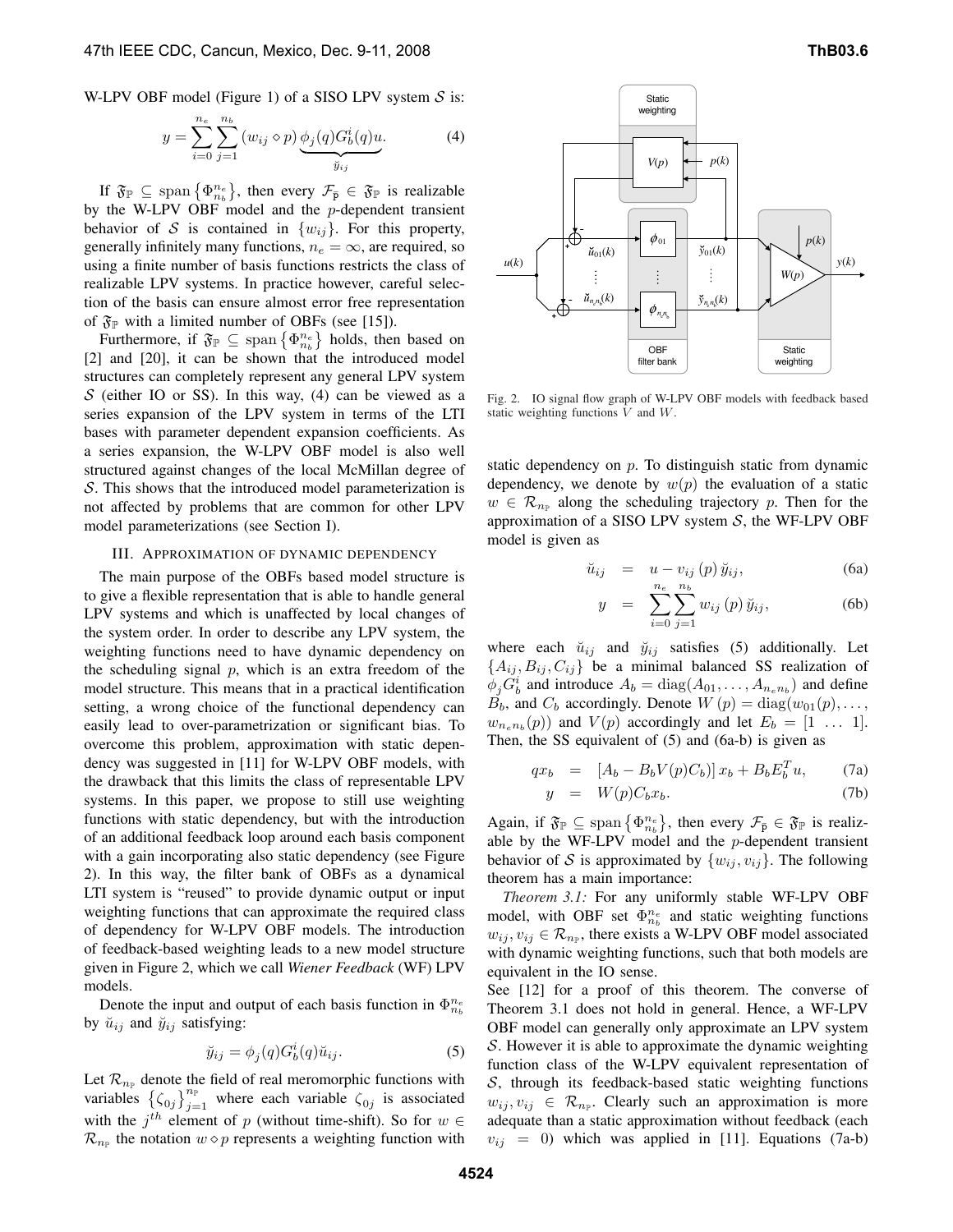imply that the WF-LPV structure can approximate parameter dependence in the A matrix as well as parameter dependence in the autoregressive part, see (6a-b), of LPV-SS and LPV-IO models. It has wider representation capabilities than the W-LPV OBF model structure with static dependency, which is a special case of the WF-LPV structure. However, this improved representation capability comes at a price, namely that due to the feedback, stability of the model is not internally guaranteed like in the W-LPV case. This also yields that the equivalent W-LPV OBF model in terms of Theorem 3.1 does not necessarily have the same basis. These aspects, as we will see, can be crucial in identification of LPV systems with the WF-LPV OBF structure.

## IV. LPV IDENTIFICATION

In the following, an approach is proposed for identification using the WF-LPV OBF model structure. As mentioned in Section I, a key problem of OBFs based identification is the choice of the basis functions  $\Phi_{n_b}^{n_e}$ . For completeness, first a practically applicable basis selection mechanism based on [15] is briefly discussed. Then, assuming that a set of basis functions is given, the WF-LPV identification approach based on a separable least squares algorithm is presented.

## *A. OBF selection*

Assume that a set of scheduling points  $\mathcal{P} = \{\bar{p}_i\}_{i=1}^{N_p} \subset \mathbb{P}$ is given for a uniformly stable  $S$ , where it is expected that  $\mathfrak{F}_{\mathcal{P}} = \left\{ \mathcal{F}_{\bar{\mathbf{p}}_i} \right\}_{i=1}^{N_p}$  contains representative samples of the dynamics of all systems in  $\mathfrak{F}_P$ . Then the basis selection procedure is as follows:

- 1) Determination of pole samples of the pole functionals of S by LTI identification of each  $\mathcal{F}_{\bar{p}} \in \mathfrak{F}_{\mathcal{P}}$ .
- 2) Determination of the optimal OBF set  $\Phi_{n_b}^{n_e}$  for S based on FKcM clustering [15]. The procedure also copes with the uncertainty of the pole estimates.

This algorithm aims at optimality of the OBF selection with respect to any LTI system that has its poles in the clustered pole regions. The prior knowledge, i.e. the information about the possible local poles of  $S$ , directly effects the optimality of the selection.

## *B. Parameter estimation*

Opposite to the basis selection approach, the second step of the identification method utilizes only one data set  $\mathcal{D}_{N_d} = \{y(k), u(k), p(k)\}_{k=0}^{N_d-1}$  which is collected from S with varying scheduling and it is assumed to be  $PE<sup>4</sup>$  for S. Assume a linearly parameterized functional dependence of  $W(p)$  and  $V(p)$ , for instance that each  $w_{ij}$  and  $v_{ij}$ is a polynomial of the elements of  $p$ . To overcome the nonlinear optimization problem associated with the parallel estimation of the whole parameter set, the approach utilizes a separable least squares optimization scheme [22]. In each iteration cycle of this scheme, one set of the parameters is fixed to enable a linear-regression-based estimation of the other set. This results in a steepest descend algorithm which is guaranteed to converge to a saddle point or a local minimum, depending on the initial values of the parameters. The procedure is given in detail as follows:

3) Parameterize each  $w_{ij}$  and  $v_{ij}$  of (6a-b) as

$$
w_{ij}(p) = \sum_{l=0}^{n_u} r_{ijl}^{\mathbf{w}} \psi_l^{\mathbf{w}}(p), \qquad (8a)
$$

$$
v_{ij}(p) = \sum_{l=0}^{n_{\rm v}} r_{ijl}^{\rm v} \psi_l^{\rm v}(p) , \qquad (8b)
$$

where  $\{r_{ijl}^{\mathbf{v}}\}$  and  $\{r_{ijl}^{\mathbf{w}}\}$  are real coefficients and  $\psi_l^{\mathbf{w}}, \psi_l^{\mathbf{v}} \in \mathcal{R}_{n_{\text{F}}}$  are functional dependencies chosen by the user with  $\psi_0^{\mathbf{w}} = \psi_0^{\mathbf{v}} = 1$ .

- 4) Choose an initial set of values for  $\{r_{ijl}^{\mathbf{v}}\}$ .
- 5) Use the data to compute  $\breve{u} = [\breve{u}_{ij}]_{j=1...n_b}^{i=0,...,n_e}$  and  $\breve{y} =$  $[\ddot{y}_{ij}]_{j=1...n_b}^{i=0,...,n_e}$  via (5) and (6a) with respect to the OBF set  $\Phi_{n_b}^{n_e}$  resulting in Step 2.
- 6) Estimate the parameter set  $\{r_{ijl}^{\mathbf{w}}\}$  by linear regression with respect to fixed  $\{r_{ijl}^{\mathbf{v}}\}$ . This is done by defining the regressors as

$$
\gamma^{T}\left(k\right) = \breve{y}\left(k\right) \otimes \psi^{\mathbf{w}}\left(p\left(k\right)\right),\tag{9}
$$

with ⊗ denoting the Kronecker tensor product and with  $\psi^{\mathsf{w}} = [\psi^{\mathsf{w}}_0 \dots \psi^{\mathsf{w}}_{n_{\mathsf{w}}}]$ . Collect the data into  $\Gamma_{N_d} = [\gamma(0) \dots \gamma(N_d - 1)]^T$  and  $Y_{N_d} =$  $[y(0) \dots y(N_d-1)]^T$ . Organize the parameters to be estimated as  $\Theta^{\mathbf{w}} = [r_{010}^{\mathbf{w}} \dots r_{01n_r}^{\mathbf{w}} \dots r_{n_e n_b n_u}^{\mathbf{w}}]^T$ . Then to minimize the prediction error criterion:

$$
\mathcal{V}_{N_d}(\Theta^{\mathbf{w}}, \mathcal{D}_{N_d}) = \frac{1}{N_d} ||Y_{N_d} - \Gamma_{N_d} \Theta^{\mathbf{w}}||_2^2, \qquad (10)
$$

the analytic solution is

$$
\breve{\Theta}^{\mathtt{w}} = \left[\frac{1}{N_d} \Gamma_{N_d}^T \Gamma_{N_d}\right]^{-1} \left[\frac{1}{N_d} \Gamma_{N_d}^T Y_{N_z}\right].\tag{11}
$$

- 7) Fix  $\{r_{ijl}^{\mathbf{w}}\}$  at the values obtained in  $\check{\Theta}^{\mathbf{w}}$  and optimize the other parameters  $\{r_{ijl}^{\mathbf{v}}\}$  in the following iterative way. In each iteration step we calculate an update for each element of  $\Theta_{ij}^{\mathbf{v}} = [r_{ij0}^{\mathbf{v}} \dots r_{ijn_{\mathbf{v}}}^{\mathbf{v}}]$  in parallel and choose that element which gives the best improvement on the prediction error of the model:
	- a) For each  $\phi_{ij}$   $(=\phi_j G_b^i)$ , compute

$$
\tilde{y}_{ij} = \frac{1}{w_{ij}(p)} \left[ y - \sum_{k=0, k \neq i}^{n_e} \sum_{l=1, l \neq j}^{n_b} w_{kl}(p) \breve{y}_{kl} \right].
$$

If  $w_{ij}(p(k)) = 0$  for some k, then do not consider those time instants in the further procedure.

b) Collect each  $\tilde{y}_{ij}$  into  $\tilde{Y}_{N_d}^{(ij)}$  $N_d^{(ij)}$  and u into  $U_{N_d}$  similarly to  $Y_{N_d}$ . Let  $H_{ij}$  be the lower triangular Toeplitz matrix of the Markov parameters associated with  $\{A_{ij}, B_{ij}, C_{ij}\}$ . Define  $\gamma_{ij}^T(k)$  =  $\ddot{y}_{ij}(k) \otimes \psi^{\texttt{v}}(p(k))$  and collect it into  $\Gamma_{N_A}^{(ij)}$  $\frac{N_d}{N_d}$ . Then based on (7a-b) it holds that

$$
\tilde{Y}_{N_d}^{(ij)} = H_{ij} U_{N_d} - H_{ij} \Gamma_{N_d}^{(ij)} \Theta_{ij}^{\mathbf{v}} + \varepsilon_{ij}, \qquad (12)
$$

where  $\varepsilon_{ij}$  is the error term. Then estimation of  $\Theta_{ij}^{\mathbf{v}}$ can be formulated as a linear regression, similarly

<sup>4</sup>PE stands for *Persistently Exciting* signals. Conditions are hard to be drawn for general LPV systems and they are subject of research. See [21].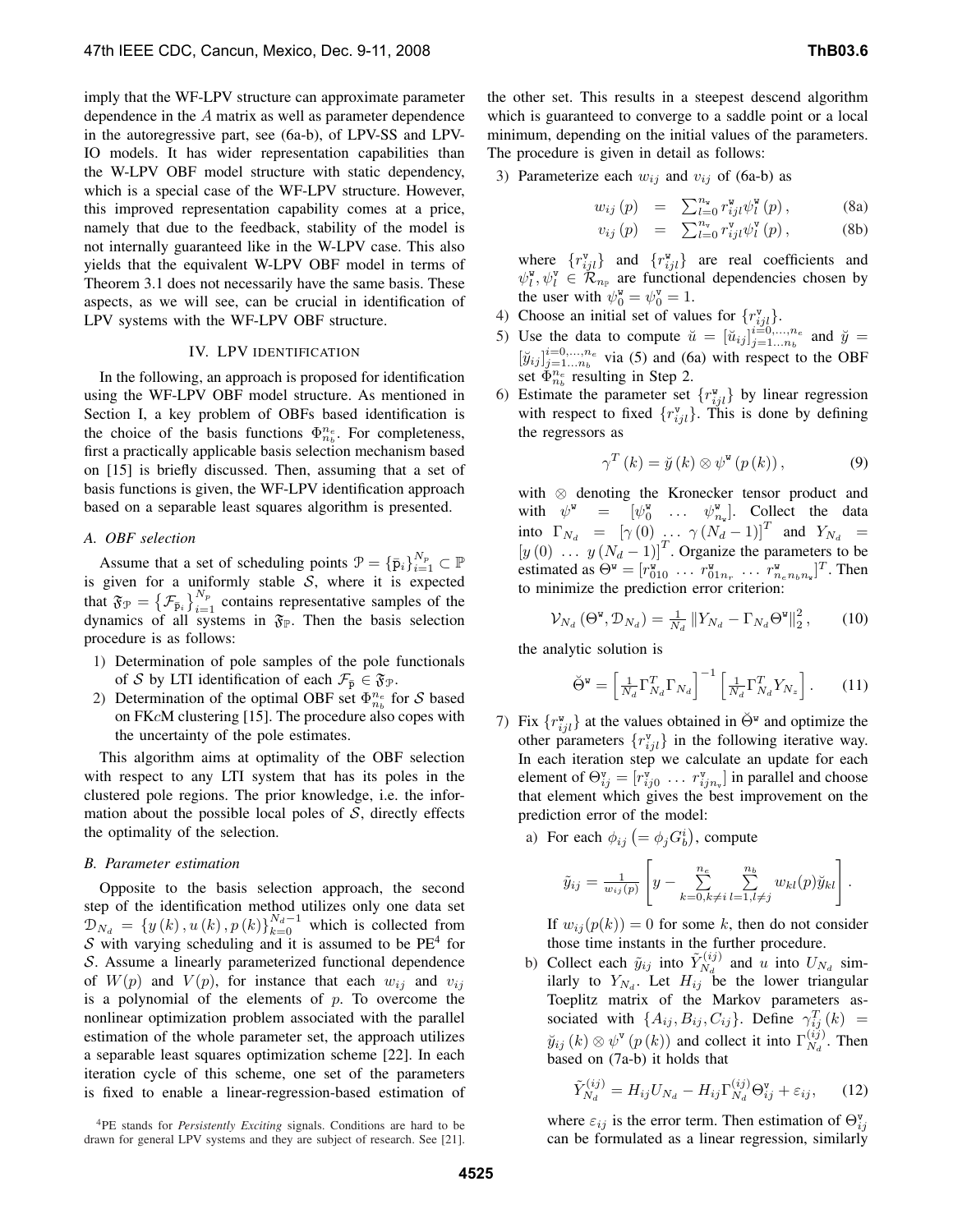

Fig. 3. Typical convergence plot of the prediction error for the iterative WF-LPV identification algorithm.

as in Step 6, with regressor  $H_{ij} \Gamma_{N_d}^{(ij)}$  $\frac{N_d}{N_d}$  and data  $H_{ij}U_{N_d}-\tilde{Y}_{N_d}^{(ij)}$  $\frac{N_{d}}{N_{d}}$ .

- c) For each element of  $\Theta_{ij}^{\text{v}}$  compute the prediction error of the model with only that element updated. Choose the element which renders the smallest error and only update the value of this element.
- d) If the resulting prediction error did converge, stop, else goto Step 7a.
- 8) If the prediction error also converged with respect to both  $\{r_{ijl}^{\mathbf{w}}\}$  and  $\{r_{ijl}^{\mathbf{v}}\}$ , then stop, else goto 6.

Similar to the optimization schemes of LTI ARMAX or Box-Jenkins models, the global optimum can only be obtained by starting the iterative search from different initial values and comparing the results [23]. A further problem may arise when the resulting model estimate is unstable even if  $S$ is uniformly stable. This phenomenon is due to the fact that the feedback weighting is tuned on a particular, finite scheduling trajectory  $(D_{N_d})$ . As this feedback tuning can be thought of as reoptimization of the basis with respect to  $\mathcal{D}_{N_d}$ , the finite data length and the excitation capabilities of the input and scheduling signals directly effect the estimation. Consequently also consistency of the model estimates is not guaranteed. However, as illustrated in Section V, the proposed method quickly converges in practice and provides a reliable estimate of LPV systems.

#### V. EXAMPLE

In this section, applicability of the introduced model structure is illustrated. Comparison is also made with the static weighting function based Wiener type of OBF model structure without feedback, introduced in [11]. An asymptotically stable LPV system  $S$  is considered, in LPV-IO form:

$$
\sum_{l=0}^{5} a_{l} (p(k)) y (k-l) = b_{1} (p(k)) u (k-1)
$$

where  $p : \mathbb{Z} \to [0.6, 0.8]$  and  $a_0(p) = 0.58 - 0.1p$ ,  $a_1(p) = -\frac{511}{860} - \frac{48}{215}p^2 + 0.3(\cos(p) - \sin(p)), a_2(p) = \frac{61}{120} - 0.2\sin(p), a_3(p) = -\frac{23}{85} + 0.2\sin(p), a_4(p) = \frac{12}{125} - 0.1\sin(p), a_5(p) = -0.003, b_1(p) = \cos(p)$ . It can be shown (see [15]), that the dynamic changes of  $S$  are quite heavy between different constant scheduling points. Using sample poles of  $\mathfrak{F}_P$  associated with  $\mathcal{P} = \{0.2 + k\alpha\}_{k=0}^{10}$  and  $\alpha = 0.04$ , the FKcM algorithm with fuzzyness  $m = 25$ resulted in a OBF set  $\Phi_7^0$  with poles:

$$
{0.183, 0.147 \pm 0.28i, 0.434 \pm 0.322i, 0.352 \pm 0.478i}.
$$



Fig. 4. Typical validation results of identified WF-LPV OBF (dotted red) and W-LPV OBF (dashed blue) models in the SNR=20dB case. The response of the true system is given by solid green.

Identification of  $S$  was accomplished 100 times in 4 different noise settings with both model structures. The data was generated by excitation of  $(u, p)$  based on uniform noise  $(U(-0.5, 0.5), U(0.65, 0.75))$  superimposed on random multisines (3 sines with random phase and frequency and with overall amplitude of 0.5 and 0.05). For each data record, identification was accomplished in a noiseless setting and also with additive white output noise with variance  $\sigma^2 = 0.01, 0.1$ , and 0.5. The resulting *Signal to Noise Ratio* (SNR) was 35 dB, 20 dB, and 10 dB, while the relative noise amplitude was 7%, 25%, and 54% in average for the three noise cases. For the  $\sigma^2 = 0.5$  case  $N_d = 1000$ , and in the other cases  $N_d = 500$  sample long data records were used. The functional dependence on  $p$  was chosen to be polynomial for both  $W$  and  $V$  and the feedback weights were initialized at zero. It was found that the optimal order for these polynomial parameterizations is 2 for  $W$  and 3 for  $V$  with these basis functions. The method converged in an average of 14 iterations for the  $4 \times 100$ runs. A typical convergence plot is given in Figure 3 and the outputs of the resulting estimates are shown in Figure 4. In Table I, the (in)validation results are shown for deterministic multisine  $(u, p)$  with random frequencies and phases and also for uniform noise superimposed on random multisine, similarly generated like the excitation in the data records. As expected, both approaches identified the system with